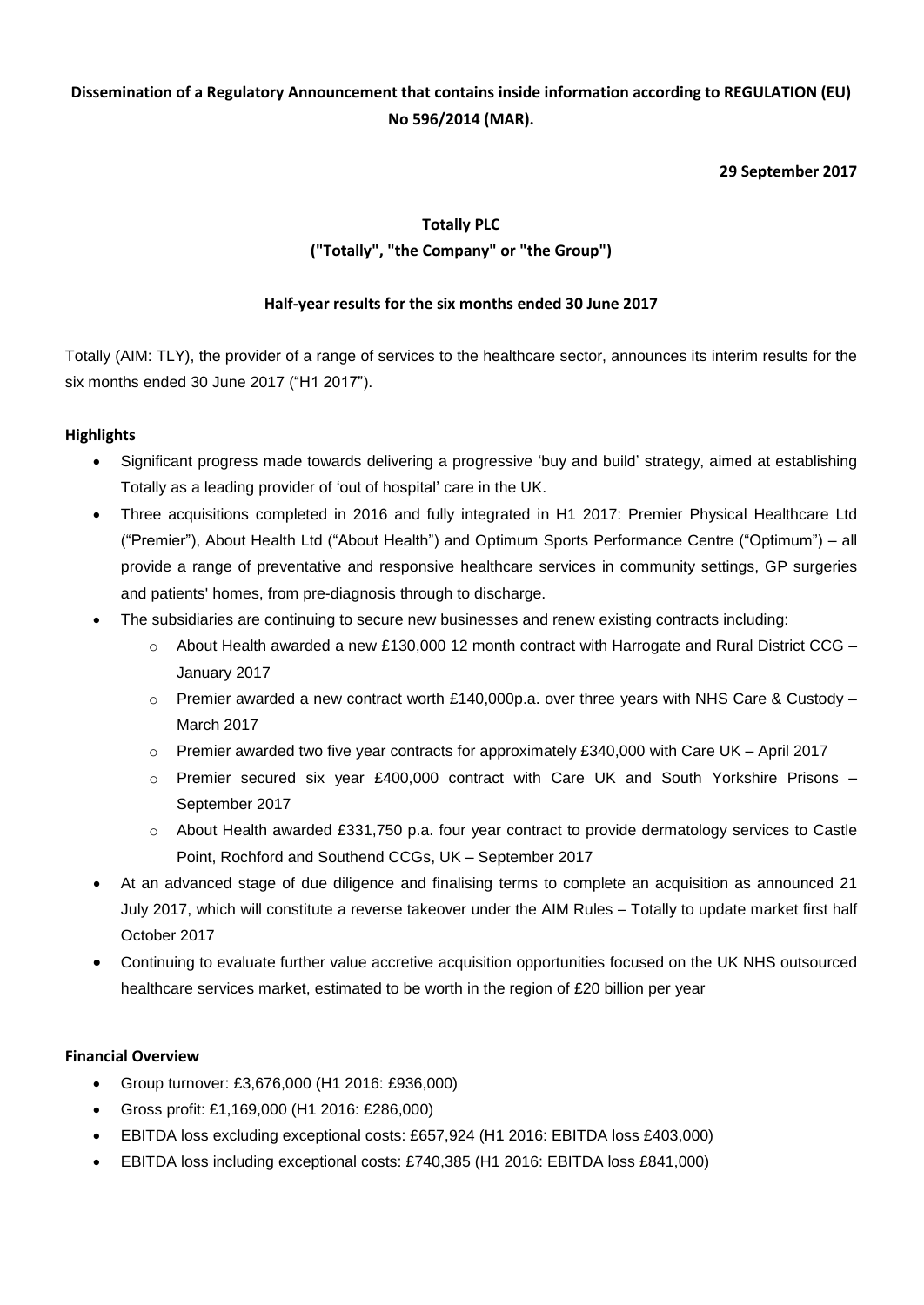#### **Chairman Statement**

I am pleased to report on the half year period, a time which has not only seen us successfully integrate our three acquisitions completed in 2016, which are all generating revenues and performing well, but also aggressively progress our buy and build strategy as we continue to act as a consolidator in the fragmented UK healthcare market and build ourselves as the leading out of hospital healthcare services provider.

Our oversubscribed £17.6m placing and open offer completed in March this year was intended to fund potential acquisitions in line with our buy and build strategy. To this end, Totally announced on 21 July 2017 that they had signed heads of terms on a potential acquisition that would constitute a reverse takeover under the AIM Rules. The shares were suspended at this time and remain suspended at the current time. Whilst the acquisition and due diligence process has taken longer than envisaged to complete we are now at a very advanced stage and are confident that the acquisition, which constitutes a reverse takeover, will be completed imminently and we look forward to updating the market in this regard in the first half of October 2017.

We are confident that, when completed, the acquisition will add significant scale to the Group and diversify the services provided by the Group, as well as see us continue to deliver on our stated vision of building Totally as the pre-eminent provider of out of hospital services to help address some of the challenges the UK faces in terms of healthcare and in turn deliver shareholder value through the growth of the Group.

Our existing businesses (Totally Health and My Clinical Coach), which were part of the Company prior to the formation of the new Board in November 2015 and subsequent buy and build growth strategy, performed below management expectations in the first half, but through the services they offer have been supportive of the growth in the acquired businesses ensuring streamlined costs and economies of scales to benefit the plc bottom line.

To this end, in addition to finalising our near-term acquisition, we continue to seek out and have a number of further opportunities in the pipeline as we continue to build a profitable platform for growth for the Group.

The six months' results showed turnover of £3,675,521 (2016: £936,000) and a loss of £961,000 (2016: £844,000).

Whilst the first half of 2017 has seen slower than anticipated growth, we remain cautiously optimistic on the outcome for the financial year ending 31 December 2017 based on recent trading performance and the short term pipeline of new opportunities.

On behalf of the Board, it would be remiss of me not to thank all stakeholders for their patience and we look forward to updating the market in the near-term on the outlined developments in due course.

### **Bob Holt**

Chairman **29 September 2017**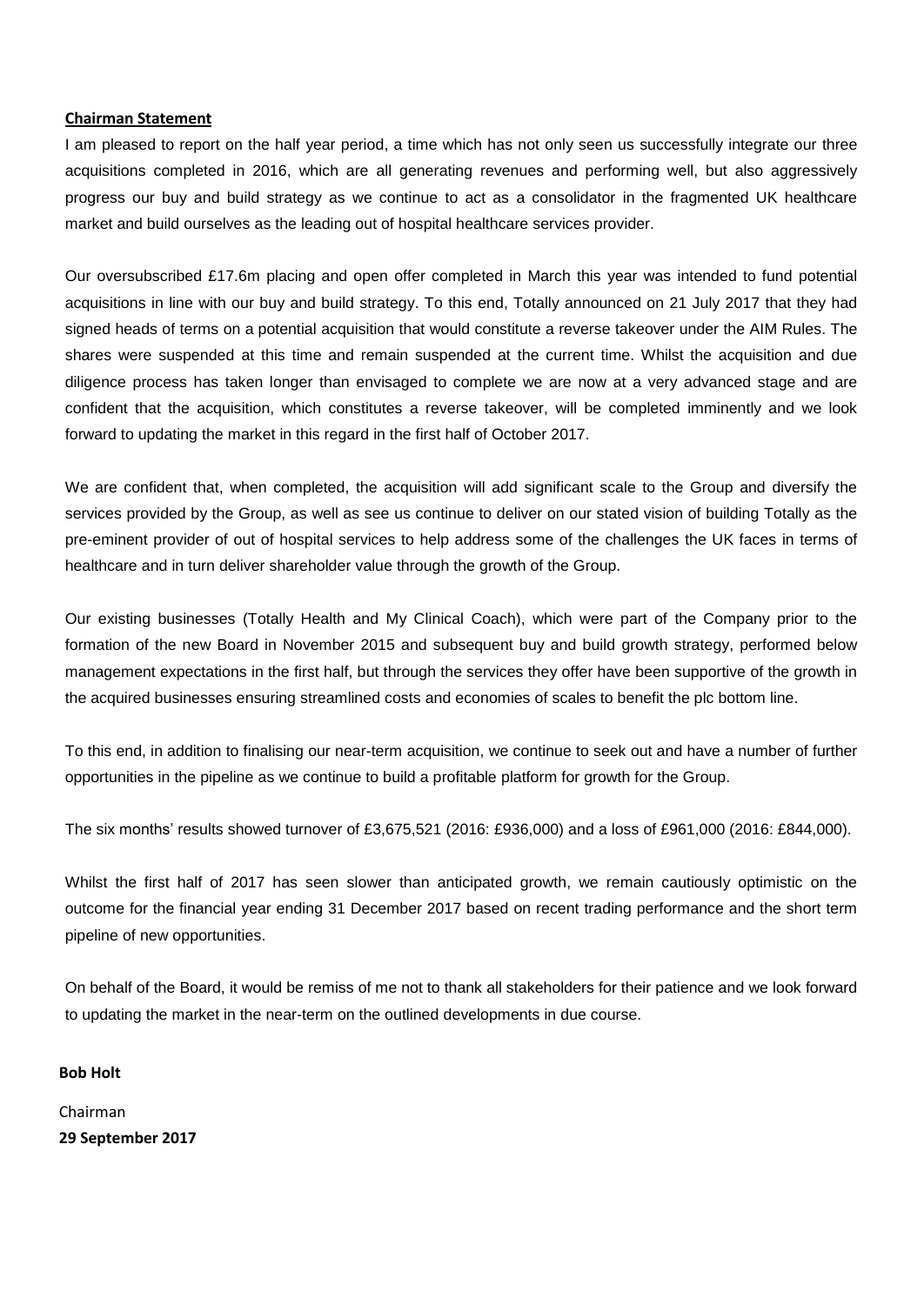#### **Operational Review**

I can only echo the comments made above by our Chairman, Bob Holt. The first half of 2016 was a transformational period for Totally, and this progress continues across the Group into 2017. The first two acquisitions are already proving to be very successful and are adding to the Group's range of out of hospital services, along with the expertise of the people within those companies. The integration of the new businesses into the Group has already opened up new business opportunities, and as we continue to grow I am confident that we will deliver our stated aim to become one of the UK's leading providers of 'out of hospital' services.

Both Premier Physical Healthcare and About Health have seen successes since joining the Group, with new contract wins and the securing of contract renewals supported by Optimum. The existing businesses, Totally Health incorporating My Clinical Coach, have struggled to build new business streams in the period but continue to support all Group business.

As well as thanking all of our shareholders for their continued support, I would also like to thank everyone who is part of 'Team Totally' as it is their commitment and approach that enables us to deliver the high quality services to patients and customers across the Group.

**Wendy Lawrence** Chief Executive Officer **29 September 2017**

#### **Financial Review**

During the first half of 2017, the Group continued to invest in IT and staff to build a suitable infrastructure to best position the Group to execute its buy and build strategy. This investment will help to identify and streamline business processes, in terms of the bid process, clinical governance, administration and collaboration across the Group's companies. It is envisaged that this will result in cost savings through economies of scale and a move to a shared service model where appropriate.

In addition to cost savings, the Group companies will also be able to collaborate on larger and more integrated bids. The collaboration and infrastructure investment should allow for increasingly competitive bid offerings. These bids will be underpinned by efficient delivery of services, while maintaining quality and profit margin.

The Loss Before Tax to 30 June 2017 includes an amortisation charge of £220,000 relating to intangible assets (2016: £nil).

**Donald Baladasan** Chief Financial Officer 29 September 2017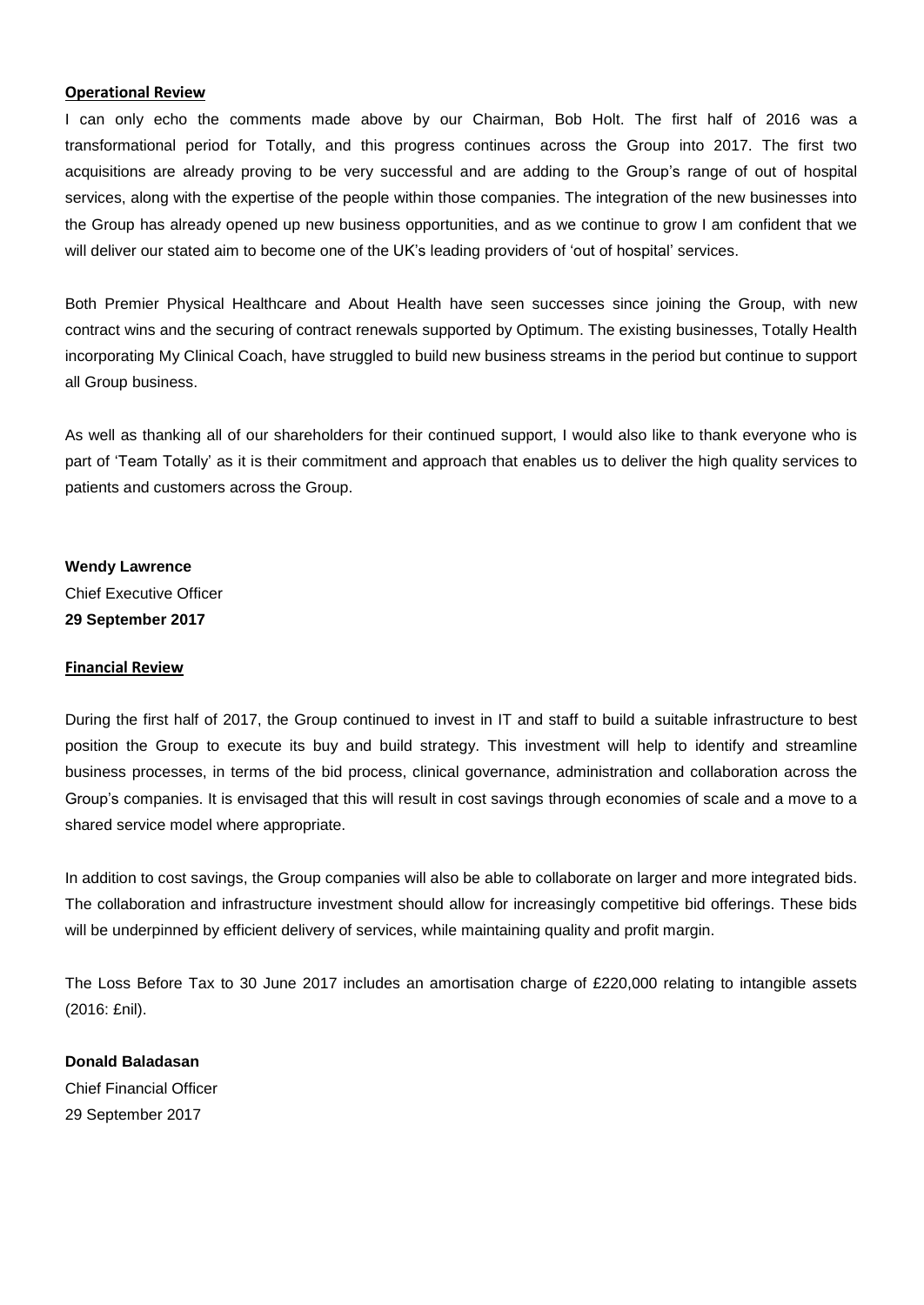## **For further information please contact:**

| <b>Totally plc</b>                                         | 020 3866 3335       |
|------------------------------------------------------------|---------------------|
| Wendy Lawrence, Chief Executive                            |                     |
| Bob Holt, Chairman                                         |                     |
| Allenby Capital Limited (Nominated Adviser & Joint Broker) | 020 3328 5656       |
| <b>Nick Athanas</b>                                        |                     |
| Virginia Bull                                              |                     |
| James Thomas                                               |                     |
| <b>Cenkos Securities Plc (Joint Broker)</b>                | 020 7397 8900       |
| <b>Bobbie Hilliam</b>                                      |                     |
|                                                            |                     |
| <b>Yellow Jersey PR</b>                                    | +44 (0)203 735 8825 |
| <b>Felicity Winkles</b>                                    |                     |
| Georgia Colkin                                             |                     |

Joe Burgess

# **Interim Consolidated Income Statement**

For the six months ended 30 June 2017

|                          | <b>Six months</b><br>ended 30<br><b>June 2017</b> | <b>Six months</b><br>ended 30<br>June 2016* | Year ended<br>31<br><b>December</b><br>2016 |
|--------------------------|---------------------------------------------------|---------------------------------------------|---------------------------------------------|
|                          | (Unaudited)                                       | (Unaudited)                                 | (Audited)                                   |
|                          | £000                                              | £000                                        | £000                                        |
|                          |                                                   |                                             |                                             |
| Revenue                  | 3,676                                             | 936                                         | 3,977                                       |
| Cost of sales            | (2,507)                                           | (650)                                       | (2,600)                                     |
| <b>Gross profit</b>      | 1,169                                             | 286                                         | 1,377                                       |
| Administrative expenses  | (1,826)                                           | (689)                                       | (2,536)                                     |
| <b>Exceptional items</b> | (83)                                              | (438)                                       | (494)                                       |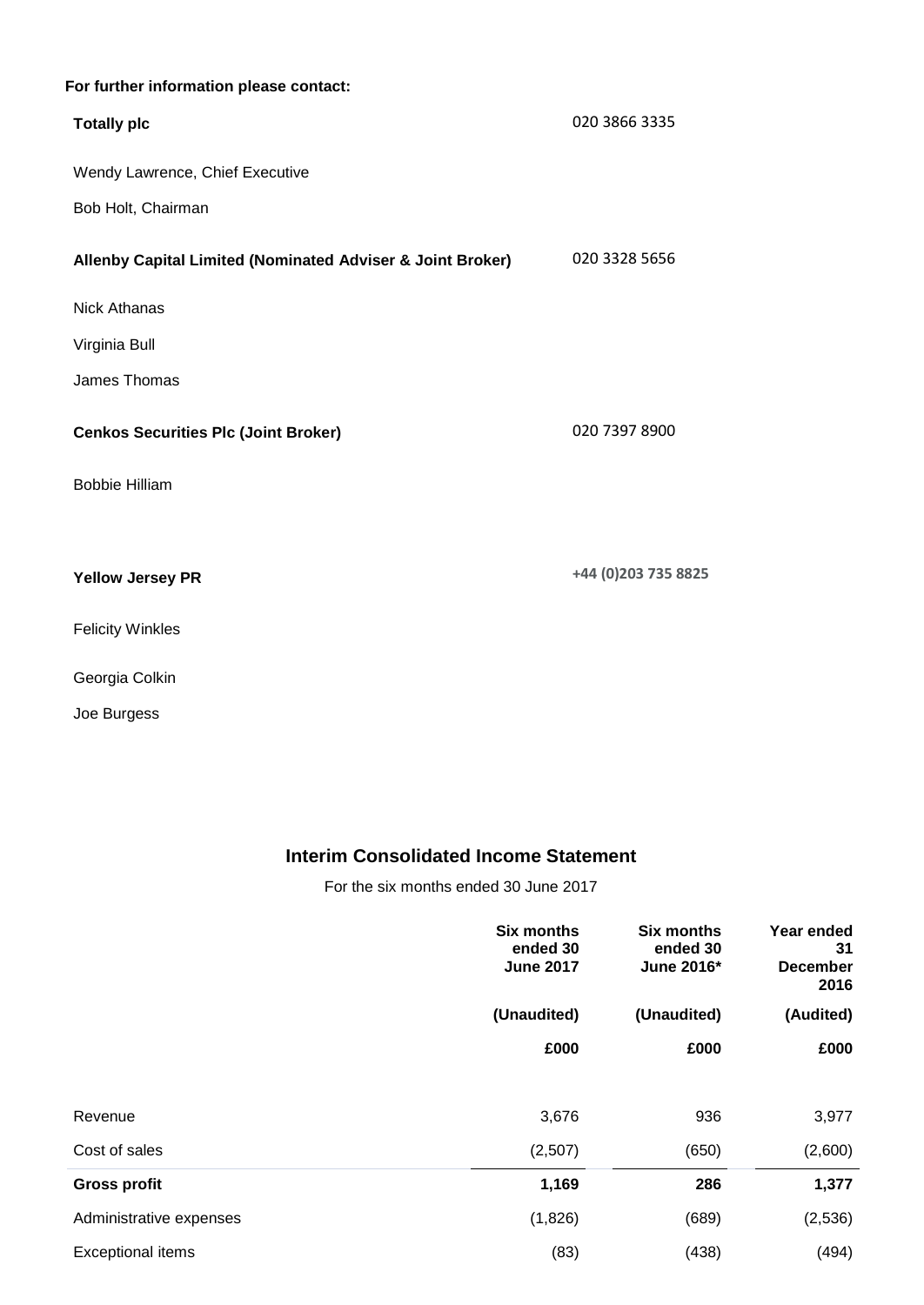| Loss before interest, tax and depreciation                            | (740) | (841) | (1,653)  |
|-----------------------------------------------------------------------|-------|-------|----------|
| Depreciation                                                          | (11)  | (3)   | (24)     |
| Amortisation                                                          | (220) |       | (645)    |
| <b>Operating loss</b>                                                 | (971) | (844) | (2, 322) |
| Finance income                                                        |       |       | 830      |
| Finance costs                                                         | (11)  |       |          |
| <b>Loss before taxation</b>                                           | (982) | (844) | (1, 492) |
| Income tax                                                            | 21    |       | (24)     |
| Loss from continuing operations                                       | (961) | (844) | (1, 516) |
| Loss attributable to the equity shareholders of the<br>parent company | (961) | (844) | (1, 516) |
| <b>Earnings per share (Note 2)</b>                                    |       |       |          |
| <b>Basic and diluted: Pence</b>                                       |       |       |          |
| Continuing operations                                                 | (5)   | (5)   | (8)      |
| Loss per share                                                        | (5)   | (5)   | (8)      |

\* The Group's 2016 half yearly financial results include the financial performance of Totally plc and Totally Health for the full half year, the three months from April to June 2016 for Premier Physical Healthcare Limited and half of *June 2016 for About Health Limited.*

The accompanying notes form part of the unaudited interim report.

## **Interim Consolidated Statement of Changes in Equity**

For the six months ended 30 June 2017

|                                                                                              | <b>Share</b><br>capital | <b>Share</b><br>premium | <b>Profit and</b><br>loss | <b>Equity</b><br>shareholders' |
|----------------------------------------------------------------------------------------------|-------------------------|-------------------------|---------------------------|--------------------------------|
|                                                                                              |                         | account                 | account                   | funds                          |
|                                                                                              | £000                    | £000                    | £000                      | £000                           |
| At 1 January 2016 (Audited)                                                                  | 3,055                   | 4,534                   | (7,097)                   | 492                            |
| Comprehensive loss for the year (Unaudited)                                                  |                         |                         | (844)                     | (844)                          |
| Issue of share capital (Unaudited)<br>Credit on issue of warrants and options<br>(Unaudited) | 1,000                   | 5,110                   | 14                        | 6,110<br>14                    |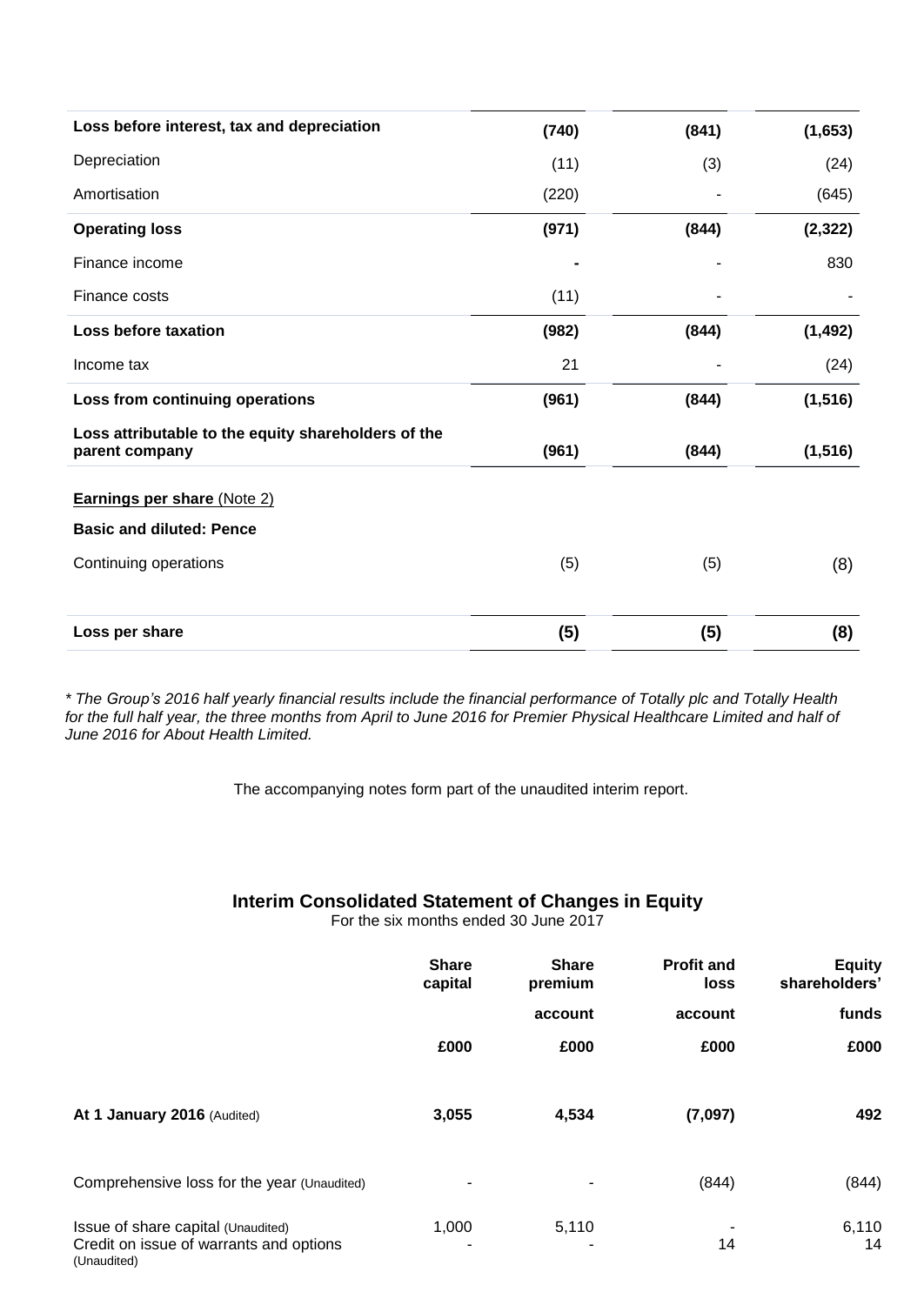| At 30 June 2016 (Unaudited)                       | 4,055   | 9,644            | (7, 927) | 5,772    |
|---------------------------------------------------|---------|------------------|----------|----------|
|                                                   |         |                  |          |          |
| At 1 January 2016 (Audited)                       | 3,055   | 4,534            | (7,097)  | 492      |
| Comprehensive loss for the year (Audited)         |         |                  | (1, 516) | (1, 516) |
| Issue of share capital (Audited)                  | 1,002   | 5,120            |          | 6,122    |
| Credit on issue of warrants and options (Audited) |         |                  | 25       | 25       |
| Deferred shares buy-back(Audited)                 | (2,055) |                  | 2,055    |          |
| Share premium cancellation (Audited)              |         | (9,645)          | 9,645    |          |
|                                                   |         |                  |          |          |
| At 31 December 2016 (Audited)                     | 2,002   | $\boldsymbol{9}$ | 3,112    | 5,123    |
| At 1 January 2017 (Audited)                       | 2,002   | 9                | 3,112    | 5,123    |
|                                                   |         |                  |          |          |
| Comprehensive loss for the year (Unaudited)       |         |                  | (961)    | (961)    |
| Issue of share capital (Unaudited)                | 3,200   | 13,447           |          | 16,647   |
| Credit on issue of options (Unaudited)            |         |                  | 16       | 16       |
| At 30 June 2017 (Unaudited)                       | 5,202   | 13,456           | 2,167    | 20,825   |

The accompanying notes form part of the unaudited interim report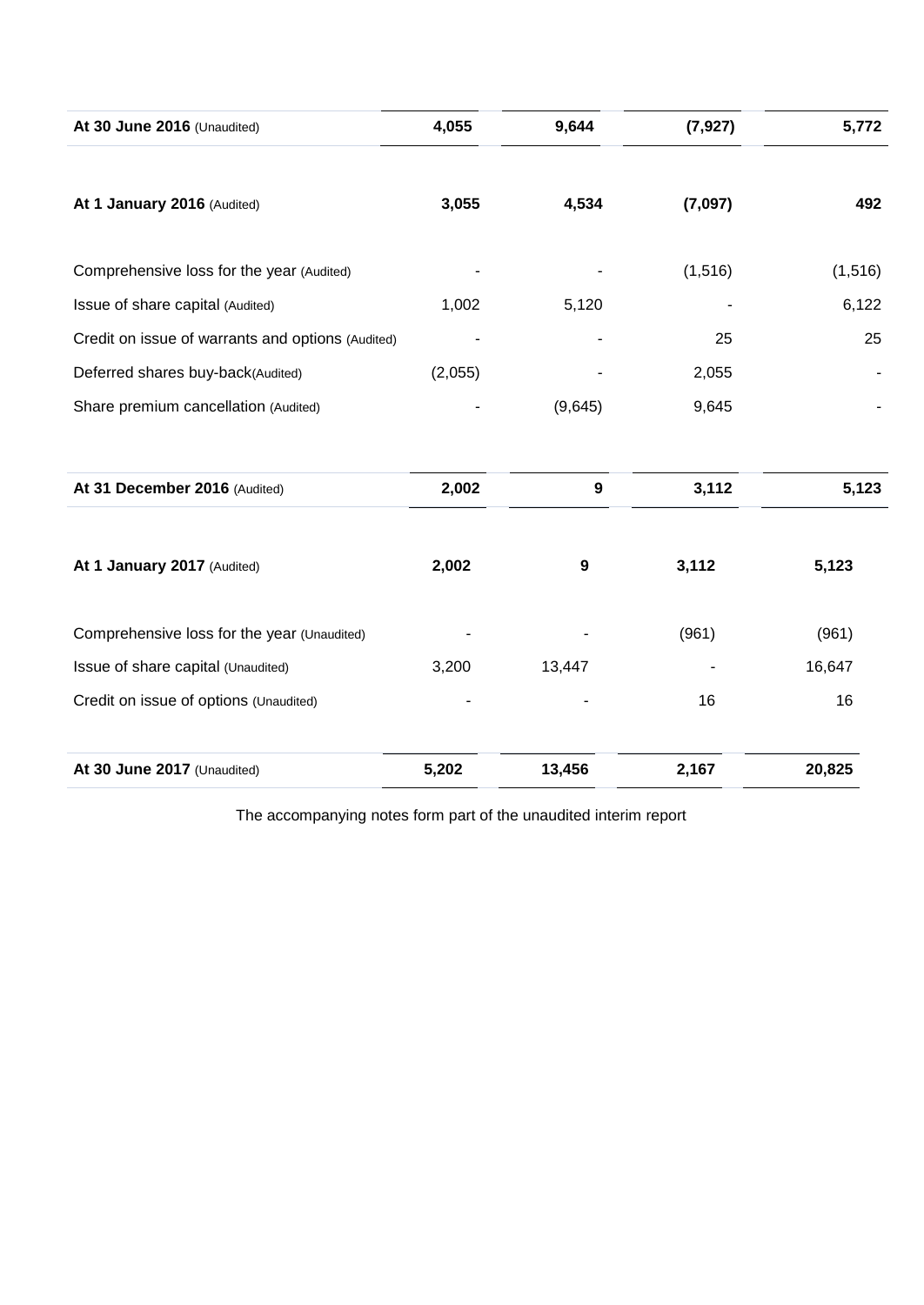# **Interim Consolidated Statement of Financial Position**

As at 30 June 2017

|                                    | 30 June<br>2017 | 30 June<br>2016 | 31 December<br>2016 |
|------------------------------------|-----------------|-----------------|---------------------|
|                                    | (Unaudited)     | (Unaudited)     | (Audited)           |
|                                    | £000            | £000            | £000                |
| <b>Non-Current Assets</b>          |                 |                 |                     |
| Intangible fixed assets            | 12,482          | 12,898          | 12,669              |
| <b>Fixed assets</b>                | 101             | 25              | 95                  |
|                                    | 12,583          | 12,923          | 12,764              |
| <b>Current Assets</b>              |                 |                 |                     |
| Inventory                          | 6               |                 | 6                   |
| Trade and other receivables        | 1,934           | 1,115           | 2,047               |
| Cash and cash equivalent           | 16,787          | 2,947           | 998                 |
|                                    | 18,727          | 4,062           | 3,051               |
| <b>Total Assets</b>                | 31,310          | 16,985          | 15,815              |
| <b>Current Liabilities</b>         |                 |                 |                     |
| Trade and other payables           | (771)           | (827)           | (879)               |
| Corporation tax                    | (27)            |                 | (43)                |
| Borrowings / Invoice discounting   | (76)            | (80)            | (62)                |
| Deferred acquisition consideration | (1,641)         | (2,804)         | (1,641)             |
|                                    | (2, 515)        | (3,711)         | (2,625)             |
| <b>Long Term Liabilities</b>       |                 |                 |                     |
| Deferred acquisition consideration | (7, 941)        | (7, 477)        | (8,018)             |
| Borrowings                         | (15)            |                 | (15)                |
| Deferred tax                       | (14)            |                 | (9)                 |
|                                    | (7, 970)        | (7, 502)        | (8,067)             |
| <b>Total Liabilities</b>           | 10,485          | 11,213          | (10, 692)           |
| <b>Net Current Assets</b>          | 16,212          | 351             | 426                 |
| <b>Net Assets</b>                  | 20,825          | 5,772           | 5,123               |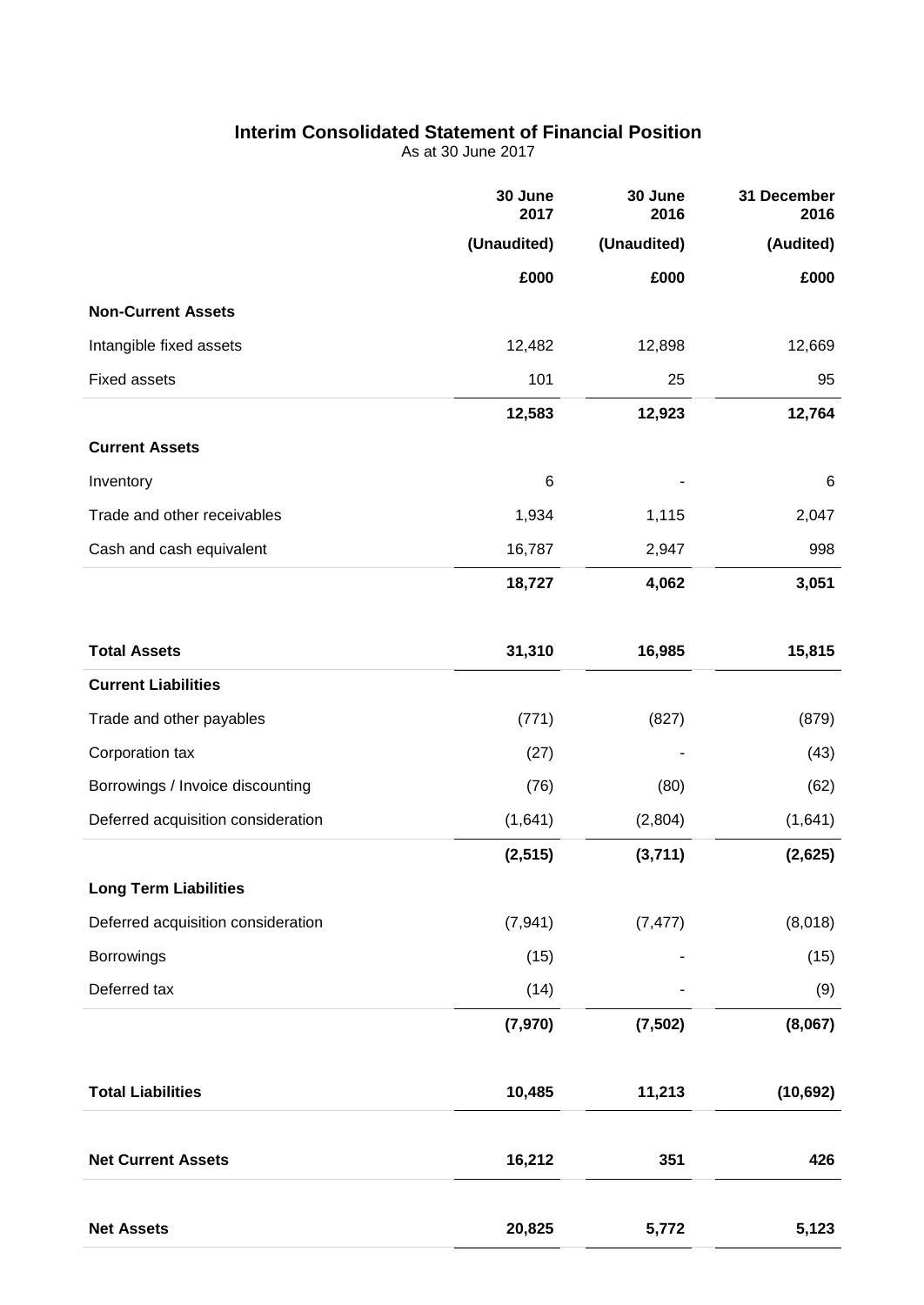### **Shareholders' Equity**

| Share capital                         | 5,202  | 4,055    | 2,002 |
|---------------------------------------|--------|----------|-------|
| Share premium account                 | 13.456 | 9.644    | 9     |
| Retained earnings                     | 2,167  | (7, 927) | 3,112 |
| Equity shareholders' funds/ (deficit) | 20,825 | 5,772    | 5,123 |

The accompanying notes form part of the unaudited interim report

## **Interim Consolidated Cash Flow Statement**

For the six months ended 30 June 2017

|                                                              | <b>Six months</b><br>ended 30<br><b>June 2017</b> | <b>Six months</b><br>ended 30<br><b>June 2016</b> |           | Year ended 31<br>December 2016 |  |
|--------------------------------------------------------------|---------------------------------------------------|---------------------------------------------------|-----------|--------------------------------|--|
|                                                              | (Unaudited)                                       | (Unaudited)                                       | (Audited) |                                |  |
|                                                              | £000                                              | £000                                              | £000      |                                |  |
| Cash flow from operating activities:                         |                                                   |                                                   |           |                                |  |
| Loss for the period                                          | (961)                                             | (844)                                             | (1,516)   |                                |  |
| Adjustments for:                                             |                                                   |                                                   |           |                                |  |
| Amortization and depreciation<br>Options and warrants charge | 231<br>16                                         | 3<br>14                                           | 669<br>25 |                                |  |
| Tax expense/(income) recognised in profit and loss           | (21)                                              |                                                   | 24        |                                |  |
| Finance income                                               |                                                   |                                                   | (830)     |                                |  |
| Finance costs                                                | 11                                                |                                                   |           |                                |  |
| Movements in working capital:                                |                                                   |                                                   |           |                                |  |
| Movement in trade and other receivables                      | 113                                               | (179)                                             | (503)     |                                |  |
| Movement in trade and other payables                         | (91)                                              | 158                                               | (25)      |                                |  |
| <b>Cash generated from operations</b>                        | (702)                                             | (848)                                             | (2, 156)  |                                |  |
| Income tax received/ (paid)                                  | 9                                                 |                                                   | (51)      |                                |  |
| Net cash flows from operating activities                     | (693)                                             | (848)                                             | (2, 207)  |                                |  |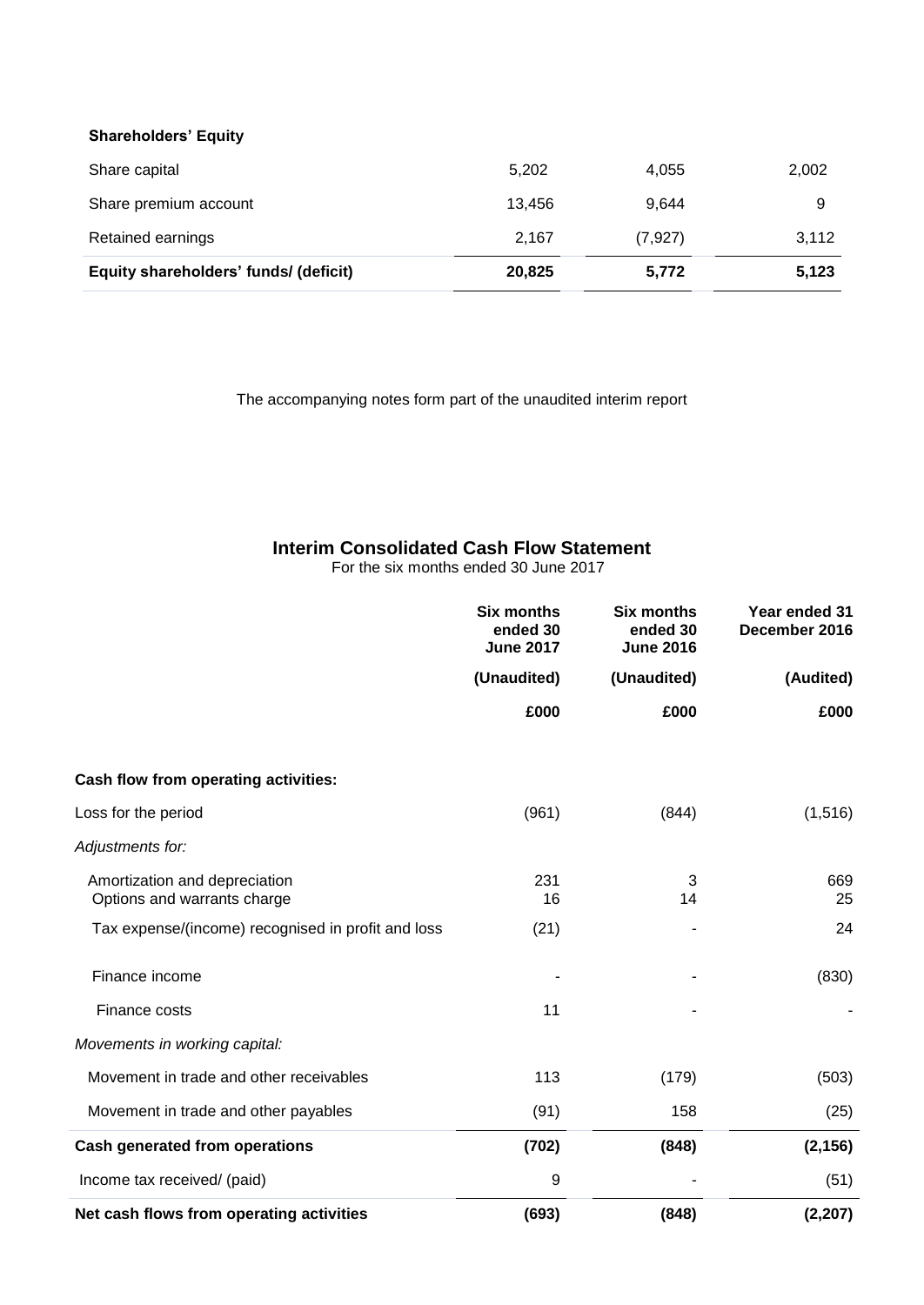| Cash and cash equivalents at end of the period       | 16,787 | 2,947    | 998      |
|------------------------------------------------------|--------|----------|----------|
| Cash and cash equivalents at beginning of the period | 998    | 359      | 359      |
| Net increase in cash and cash equivalents            | 15,789 | 2,588    | 639      |
| Net cash flow from financing activities              | 16,661 | 6,110    | 6,131    |
| Finance lease payments                               | (2)    |          | (10)     |
| Borrowings/invoice discounting increase              | 16     |          | 19       |
| Issue of share capital, net                          | 16,647 |          | (6, 122) |
| Cash flow from financing activities:                 |        |          |          |
| <b>Cash outflow before financing</b>                 | (872)  | (3, 522) | (5, 492) |
| Net cash flows from investing activities             | (179)  | (2,674)  | (3, 285) |
| Accrued preference shares interest paid              | (18)   | (2,342)  | (2,756)  |
| Deferred consideration payment                       | (86)   |          |          |
| Development of intangible assets                     | (58)   | (322)    | (495)    |
| Purchases of property, plant and equipment           | (17)   | (10)     | (34)     |

The accompanying notes form part of the unaudited interim report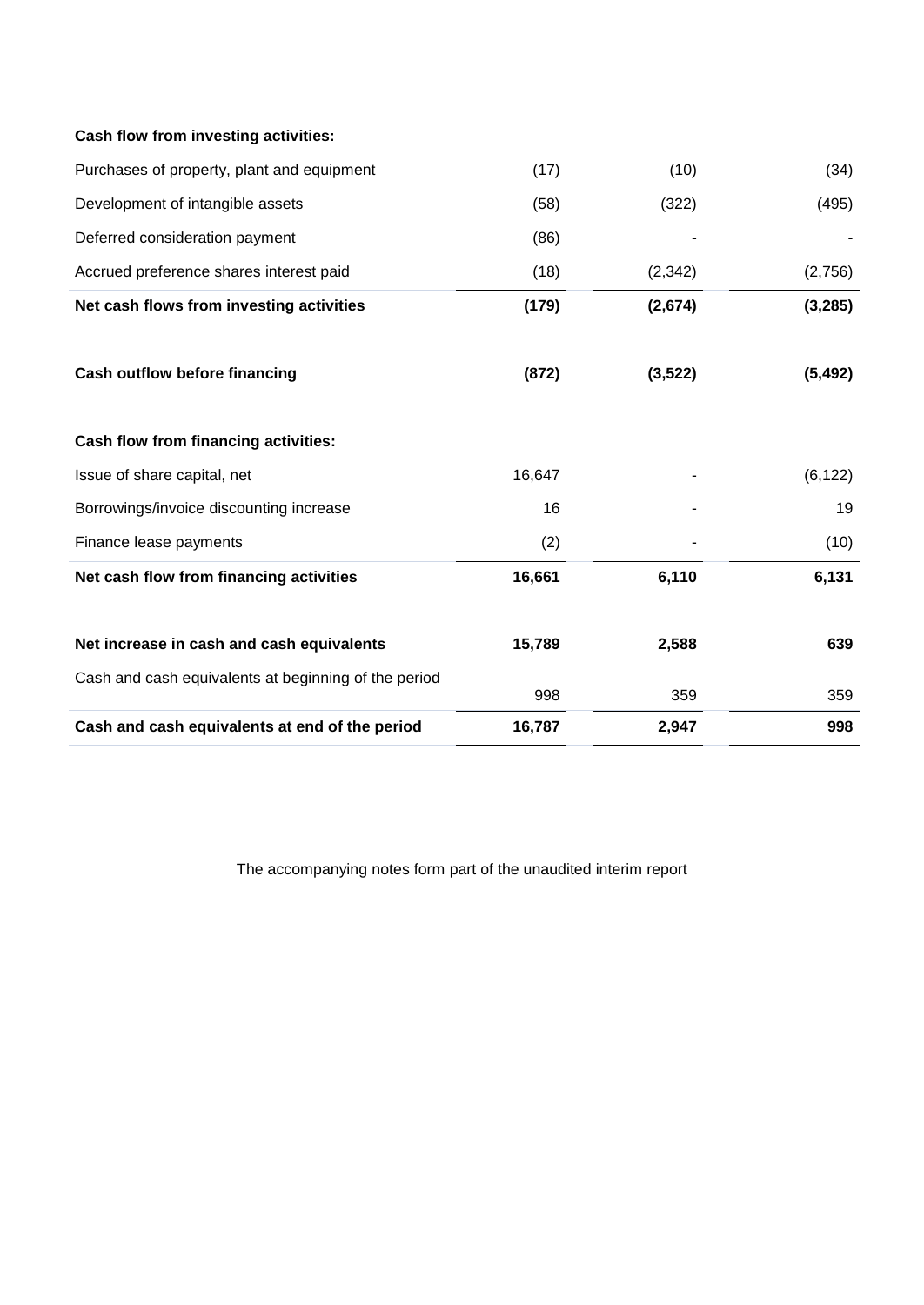#### **Notes to the Interim Results**

#### **1. Basis of preparation**

Totally plc is a public limited company incorporated in the United Kingdom under the Companies Act 2006 (registration number: 3870101). The Company's ordinary shares are admitted to trading on the AlM Market of the London Stock Exchange ("AIM").

The Group's principal activities in the period under review have been the provision of innovative solutions to the healthcare sector, which are provided by the Group's wholly owned subsidiaries, Totally Health Limited (incorporating MyClinicalCoach), Premier Physical Healthcare Limited, About Health Limited and Optimum Sports Performance Centre Limited.

The interim report and accounts for the six months ended 30 June 2017 have been prepared using the recognition and measurement principles of International Financial Reporting Standards and Interpretations as endorsed by the European Union (collectively "Adopted IFRS").

These condensed consolidated interim financial statements for the half-year ended 30 June 2017 have been prepared in accordance with the AIM Rules for Companies and should be read in conjunction with the annual financial statements for the year ended 31 December 2016, which have been prepared in accordance with IFRS as adopted by the European Union. The interim report and accounts do not include all the information and disclosures required in the annual financial statements.

The interim report and accounts have been prepared on the basis of the accounting policies set out in the Group's 2016 Annual Report and Accounts and on the basis of the principal accounting policies that the Group expects to apply in its financial statements for the year ending 31 December 2017.

The interim report and accounts do not comprise statutory accounts within the meaning of section 434 of the Companies Act 2006. These condensed consolidated interim financial statements were approved by the Board of Directors on 29 September 2017. The results for the six months to 30 June 2017 and the comparative results for six months to 30 June 2016 are unaudited. The comparative figures for the year ended 31 December 2016 do not constitute the statutory financial statements for that year.

As at 30 June 2017 net current assets totalled £16.2m (30 June 2015: £0.4m) comprised of cash balances of £16.8m, trade and other receivables of £1.9m less current liabilities of £2.5m. The current liabilities include deferred contingent consideration of £1.6m for acquisitions made in 2016.

Cash generation by the Group over the next year is expected to contribute to covering future liabilities. The Directors believe that a combination of the Group's current cash, projected revenues from existing and future contracts and continued shareholder support will enable the Group to meet its obligations and to implement its business plan in full. Inherently, there can be no certainty in these matters, but the Directors believe that the Group's internal trading forecasts are realistic and that the going concern basis of preparation continues to be appropriate.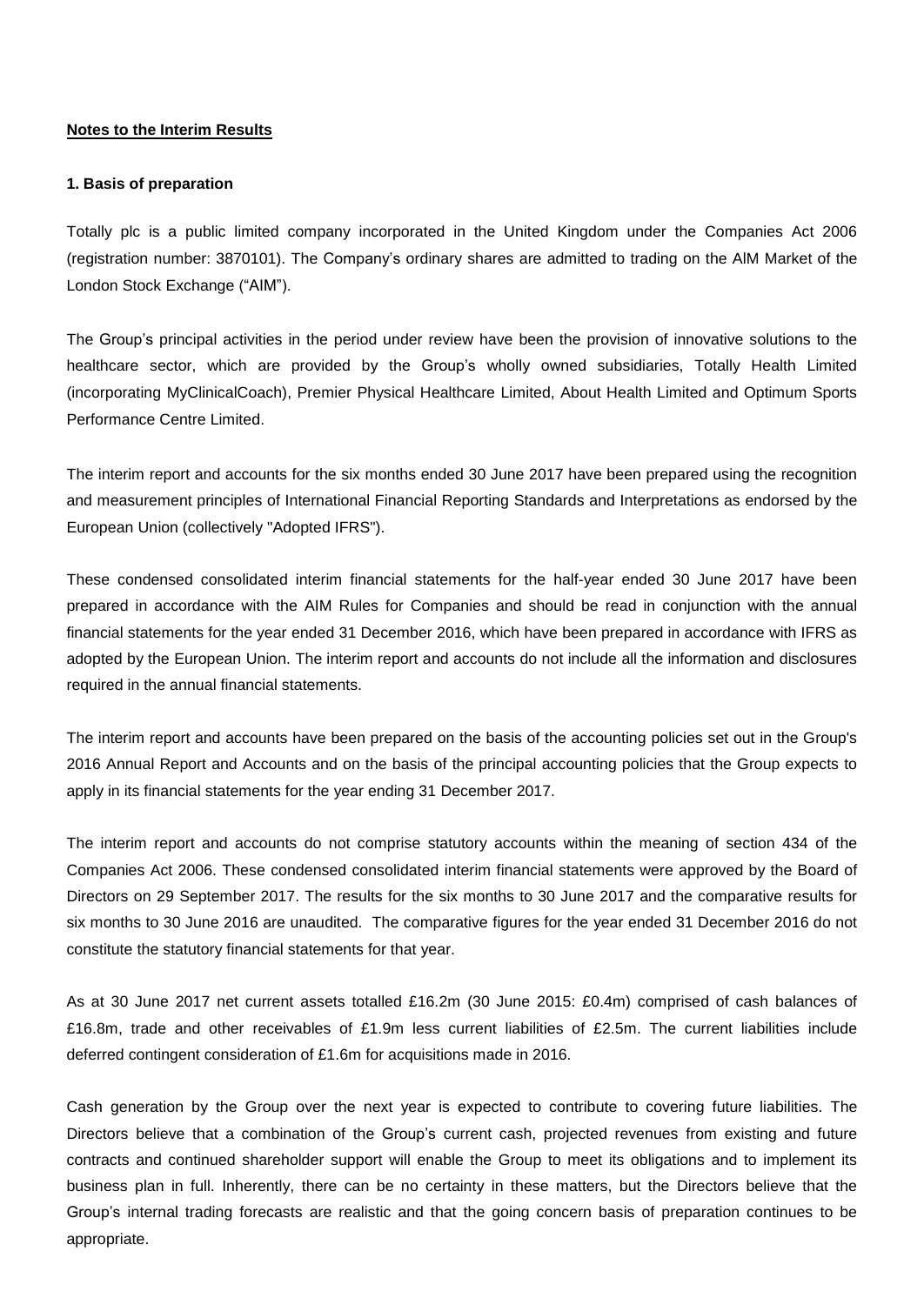#### **2. Earnings per share**

Basic loss per share is calculated by dividing the loss attributable to equity holders of the Company by the weighted average number of ordinary shares in issue during the period.

None of the share options or warrants in issue had a dilutive effect on earnings per share.

|                                                                                | <b>Six months</b><br>ended 30 June<br>2017 | Six months<br>ended 30 June<br>2016 | Year ended 31<br><b>December</b><br>2016 |
|--------------------------------------------------------------------------------|--------------------------------------------|-------------------------------------|------------------------------------------|
|                                                                                | (Unaudited)                                | (Unaudited)                         | (Audited)                                |
| Loss (continuing operations) (£000)                                            | (961)                                      | (844)                               | (1, 516)                                 |
| Weighted average number of shares used<br>in basic and diluted earnings ('000) | 19,109                                     | 15,860                              | 17,973                                   |
| Basic and diluted earnings per share (continuing<br>operations) (Pence)        | (5)                                        | (5)                                 | (8)                                      |

#### **4. Dividends**

No dividend is proposed for the six months ended 30 June 2017.

### **5. Events after the reporting period**

(a) On 18 July 2017, the Company announced that the second deferred payment for Premier Physical Healthcare Limited of £1,156,712 being settled through the payment of £863,681 in cash, the issue of loan notes with an aggregate nominal value of £61,691 and the issue of 480,957 new ordinary shares of 10 pence each at a price of 48.1 pence per share pursuant to the terms of the acquisition.

(b) On 21 July 2017, the Company confirmed that the Company has signed heads of terms on a potential acquisition which would constitute a reverse takeover under rule 14 of the AIM Rules for Companies. The potential acquisition would be consistent with the Company's strategy, as outlined at the time of its fundraising in February 2017, to create shareholder value through identifying attractive acquisition opportunities and acting as a consolidator in the current fragmented UK healthcare industry.

(c) On 1 September 2017, Premier Physical Healthcare Limited, a wholly owned subsidiary of Totally plc, won a £403,848 six-year contract with Care UK and South Yorkshire Prisons.

(d) On 6 September 2017, About Health Limited, a wholly owned subsidiary of Totally plc, secured a four-year contract to provide dermatology services to Castle Point, Rochford and Southend CCGs. The contract revenue is £331,750 per annum.